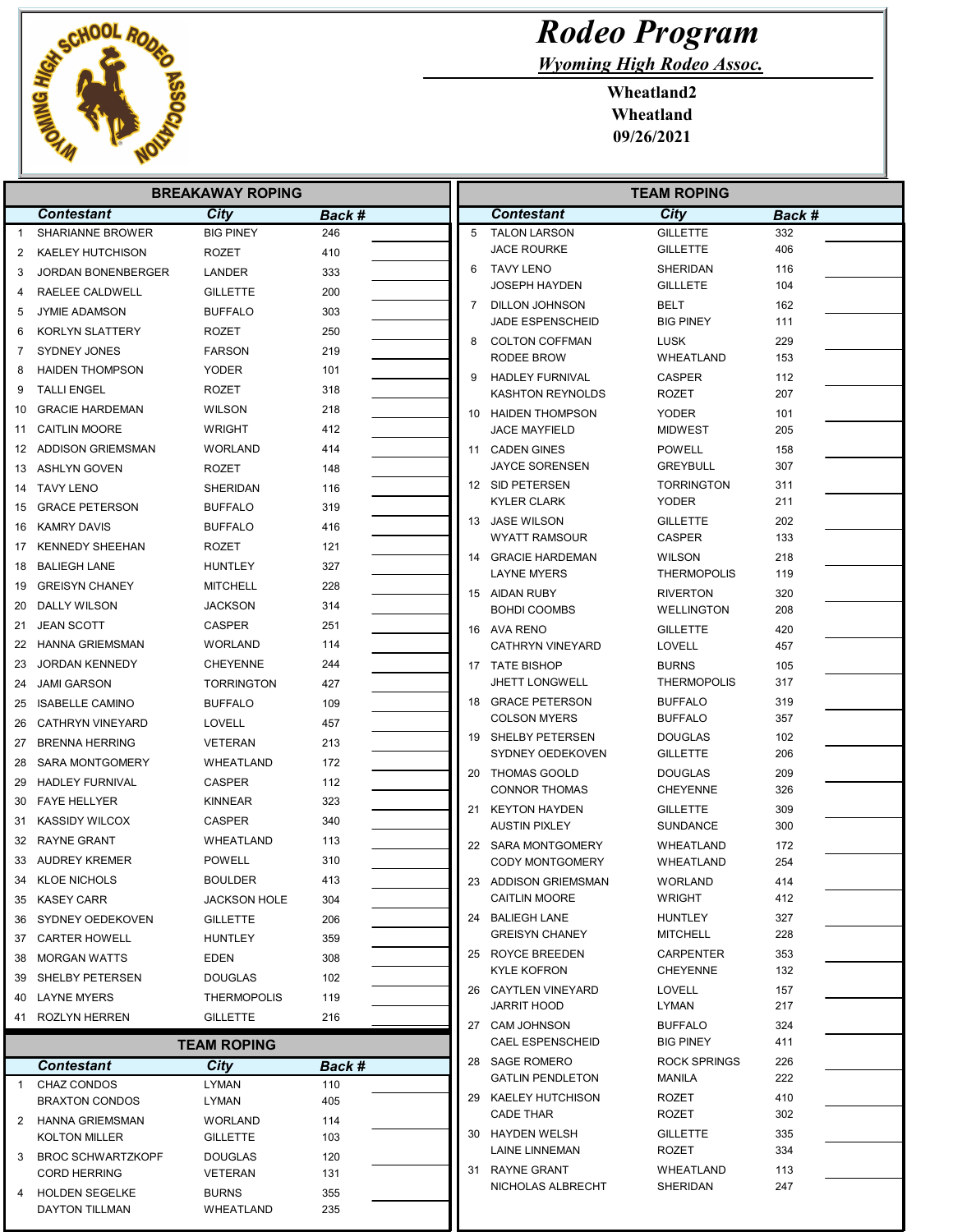

Wyoming High Rodeo Assoc.

Wheatland2 Wheatland 09/26/2021

|                | <b>TEAM ROPING</b>                            |                                          |            |                | <b>TIE DOWN CALF ROPING</b>             |                                       |               |  |
|----------------|-----------------------------------------------|------------------------------------------|------------|----------------|-----------------------------------------|---------------------------------------|---------------|--|
|                | <b>Contestant</b>                             | <b>City</b>                              | Back #     |                | <b>Contestant</b>                       | <b>City</b>                           | Back #        |  |
|                | 32 GRIFFIN ROMERO                             | <b>ROCK SPRINGS</b>                      | 426        |                | 26 ROYCE BREEDEN                        | <b>CARPENTER</b>                      | 353           |  |
|                | <b>KYLER NOVACEK</b>                          | <b>EATON</b>                             | 138        | 27             | <b>COLSON MYERS</b>                     | <b>BUFFALO</b>                        | 357           |  |
| 33             | KORLYN SLATTERY                               | <b>ROZET</b>                             | 250        | 28             | <b>HOLDEN SEGELKE</b>                   | <b>BURNS</b>                          | 355           |  |
|                | <b>TALLI ENGEL</b>                            | <b>ROZET</b>                             | 318        | 29             | <b>TEAGAN BENTLEY</b>                   | <b>CASPER</b>                         | 107           |  |
|                | 34 GLADE PARKER                               | LARAMIE                                  | 423        | 30             | RODEE BROW                              | WHEATLAND                             | 153           |  |
|                | <b>GRADY LONGWELL</b>                         | <b>EVANSVILLE</b>                        | 422        | 31             | <b>THOMAS GOOLD</b>                     | <b>DOUGLAS</b>                        | 209           |  |
| 35             | <b>BRENNA HERRING</b>                         | <b>VETERAN</b>                           | 213        | 32             | <b>CANNON CAMPBELL</b>                  | <b>SHOSHONI</b>                       | 201           |  |
|                | <b>MASON SORENSEN</b>                         | <b>YODER</b>                             | 313        | 33             | <b>KEYTON HAYDEN</b>                    | <b>GILLETTE</b>                       | 309           |  |
| 36             | <b>MCCOY LONGWELL</b><br><b>JASE LONGWELL</b> | <b>THERMOPOLIS</b><br><b>THERMOPOLIS</b> | 204<br>117 | 34             | <b>JOSEPH HAYDEN</b>                    | <b>GILLLETE</b>                       | 104           |  |
|                | 37 TELL TAVEGIE                               | <b>NEWCASTLE</b>                         | 261        | 35             | <b>CORYJAMES BOMHOFF</b>                | <b>CHEYENNE</b>                       | 257           |  |
|                | PATE TAVEGIE                                  | <b>NEWCASTLE</b>                         | 337        | 36             | <b>KOLTON MILLER</b>                    | <b>GILLETTE</b>                       | 103           |  |
|                | 38 KALEB MILLER                               | <b>BIG PINEY</b>                         | 429        |                | 37 AUSTIN PIXLEY                        | <b>SUNDANCE</b>                       | 300           |  |
|                | <b>COOPER JONES</b>                           | <b>FARSON</b>                            | 409        |                |                                         |                                       |               |  |
|                | 39 TEAGAN BENTLEY                             | <b>CASPER</b>                            | 107        |                |                                         | <b>STEER WRESTLING</b>                |               |  |
|                | <b>MASON TROLLINGER</b>                       | <b>CASPER</b>                            | 122        |                | <b>Contestant</b>                       | <b>City</b>                           | Back #        |  |
|                | 40 ADAM BELUS                                 | <b>BUFFALO</b>                           | 256        | $\mathbf{1}$   | <b>CONNOR WEESE</b>                     | <b>FARSON</b>                         | 351           |  |
|                | <b>GARRETT TITMUS</b>                         | <b>THERMOPOLIS</b>                       | 159        | $\overline{2}$ | <b>KARSON EWING</b>                     | <b>DOUGLAS</b>                        | 224           |  |
|                | 41 ASHLYN GOVEN                               | <b>ROZET</b>                             | 148        | 3              | <b>BOHDI COOMBS</b>                     | <b>WELLINGTON</b>                     | 208           |  |
|                | <b>CANNON CAMPBELL</b>                        | <b>SHOSHONI</b>                          | 201        | $\overline{4}$ | <b>CHANCE SORENSON</b>                  | <b>ARVADA</b>                         | 143           |  |
|                | 42 SYDNEY JONES                               | <b>FARSON</b>                            | 219        | 5              | <b>HOLDEN SEGELKE</b>                   | <b>BURNS</b>                          | 355           |  |
|                | <b>KLOE NICHOLS</b>                           | <b>BOULDER</b>                           | 413        | 6              | <b>JASE LONGWELL</b>                    | <b>THERMOPOLIS</b>                    | 117           |  |
|                | 43 AUDREY KREMER                              | <b>POWELL</b>                            | 310        | 7              | <b>JACE MAYFIELD</b>                    | <b>MIDWEST</b>                        | 205           |  |
|                | <b>COY THAR</b>                               | <b>ROZET</b>                             | 100        | 8              | <b>CANNON CAMPBELL</b>                  | <b>SHOSHONI</b>                       | 201           |  |
|                |                                               | TIE DOWN CALF ROPING                     |            | 9              | <b>CODY MONTGOMERY</b>                  | WHEATLAND                             | 254           |  |
|                | <b>Contestant</b>                             | City                                     | Back #     | 10             | TRENTON SHEEHAN                         | ROZET                                 | 312           |  |
| $\overline{1}$ | <b>CODY MONTGOMERY</b>                        | WHEATLAND                                | 254        |                |                                         | <b>BAREBACK RIDING</b>                |               |  |
| 2              | <b>ADAM BELUS</b>                             | <b>BUFFALO</b>                           | 256        |                |                                         | City                                  |               |  |
|                |                                               |                                          |            |                | <b>Contestant</b>                       |                                       |               |  |
| 3              | HUNTER HENDERSON                              | <b>GILLETTE</b>                          | 145        | -1             | COY MONTGOMERY                          | <b>WHEATLAND</b>                      | Back #<br>171 |  |
| 4              | <b>BROC SCHWARTZKOPF</b>                      | <b>DOUGLAS</b>                           | 120        | $\overline{2}$ | <b>KC GIBSON</b>                        | <b>PAVILLION</b>                      | 212           |  |
| 5              | <b>CORD HERRING</b>                           | <b>VETERAN</b>                           | 131        | 3              | <b>JASPUR BROWER</b>                    | <b>BIG PINEY</b>                      | 144           |  |
| 6              | <b>CAM JOHNSON</b>                            | <b>BUFFALO</b>                           | 324        | $\overline{4}$ |                                         |                                       | 210           |  |
| 7              | <b>GATLIN PENDLETON</b>                       | MANILA                                   | 222        | 5              | ROEDY FARRELL                           | <b>THERMOPOLIS</b><br><b>SARATOGA</b> | 328           |  |
| 8              | <b>TEAGEN BINDER</b>                          | <b>MERINO</b>                            | 150        | 6              | <b>TUKER CARRICATO</b>                  |                                       |               |  |
| 9              | <b>CADE THAR</b>                              | <b>ROZET</b>                             | 302        |                | <b>JEX TERRY</b>                        | <b>MCKINNON</b>                       | 345           |  |
|                | 10 CHAZ CONDOS                                | LYMAN                                    | 110        |                |                                         | <b>SADDLE BRONC</b>                   |               |  |
|                | 11 COY THAR                                   | ROZET                                    | 100        |                | <b>Contestant</b>                       | City                                  | Back #        |  |
|                | 12 JARRIT HOOD                                | LYMAN                                    | 217        | 1              | <b>JAKE SCHLATTMANN</b>                 | <b>GREYBULL</b>                       | 215           |  |
|                | 13 JACE MAYFIELD                              | <b>MIDWEST</b>                           | 205        | 2              | <b>JASE LONGWELL</b>                    | <b>THERMOPOLIS</b>                    | 117           |  |
|                | 14 KYLER CLARK                                | YODER                                    | 211        | 3              | <b>CAMERON CARPENTER</b>                | MANVILLE                              | 282           |  |
|                | 15 TALON LARSON                               | <b>GILLETTE</b>                          | 332        | 4              | MILES ASHURST                           | LUSK                                  | 234           |  |
|                | 16 JASE LONGWELL                              | <b>THERMOPOLIS</b>                       | 117        | 5              | <b>NORRIS GRAVES</b>                    | <b>CLEARMONT</b>                      | 199           |  |
|                | 17 KYLE KOFRON                                | <b>CHEYENNE</b>                          | 132        | 6              | <b>COLTON WAGONER</b>                   | <b>GILLETTE</b>                       | 141           |  |
|                | 18 JACE ROURKE                                | <b>GILLETTE</b>                          | 406        | 7              | <b>ROADY MARSH</b>                      | <b>MINATARE</b>                       | 225           |  |
| 19             | MASON SORENSEN                                | YODER                                    | 313        | 8              | <b>KAVIN HOFF</b>                       | CASPER                                | 408           |  |
| 20             | <b>JAYCE SORENSEN</b>                         | <b>GREYBULL</b>                          | 307        | 9              | <b>COLBY SMITH</b>                      | <b>BURNS</b>                          | 262           |  |
|                | 21 HAZEN CAMINO                               | <b>BUFFALO</b>                           | 316        |                | 10 RYAN NUNN                            | <b>LOVELL</b>                         | 221           |  |
| 22             | <b>BOHDI COOMBS</b>                           | <b>WELLINGTON</b>                        | 208        |                |                                         |                                       |               |  |
|                | 23 GLADE PARKER                               | LARAMIE                                  | 423        |                |                                         | <b>BULL RIDING</b>                    |               |  |
|                | 24 SID PETERSEN                               | <b>TORRINGTON</b>                        | 311        | $\mathbf{1}$   | <b>Contestant</b>                       | City                                  | Back #        |  |
|                | 25 TELL TAVEGIE                               | NEWCASTLE                                | 261        | 2              | <b>KYLE CHENEY</b><br><b>AIDAN RUBY</b> | <b>POWELL</b><br><b>RIVERTON</b>      | 155<br>320    |  |

L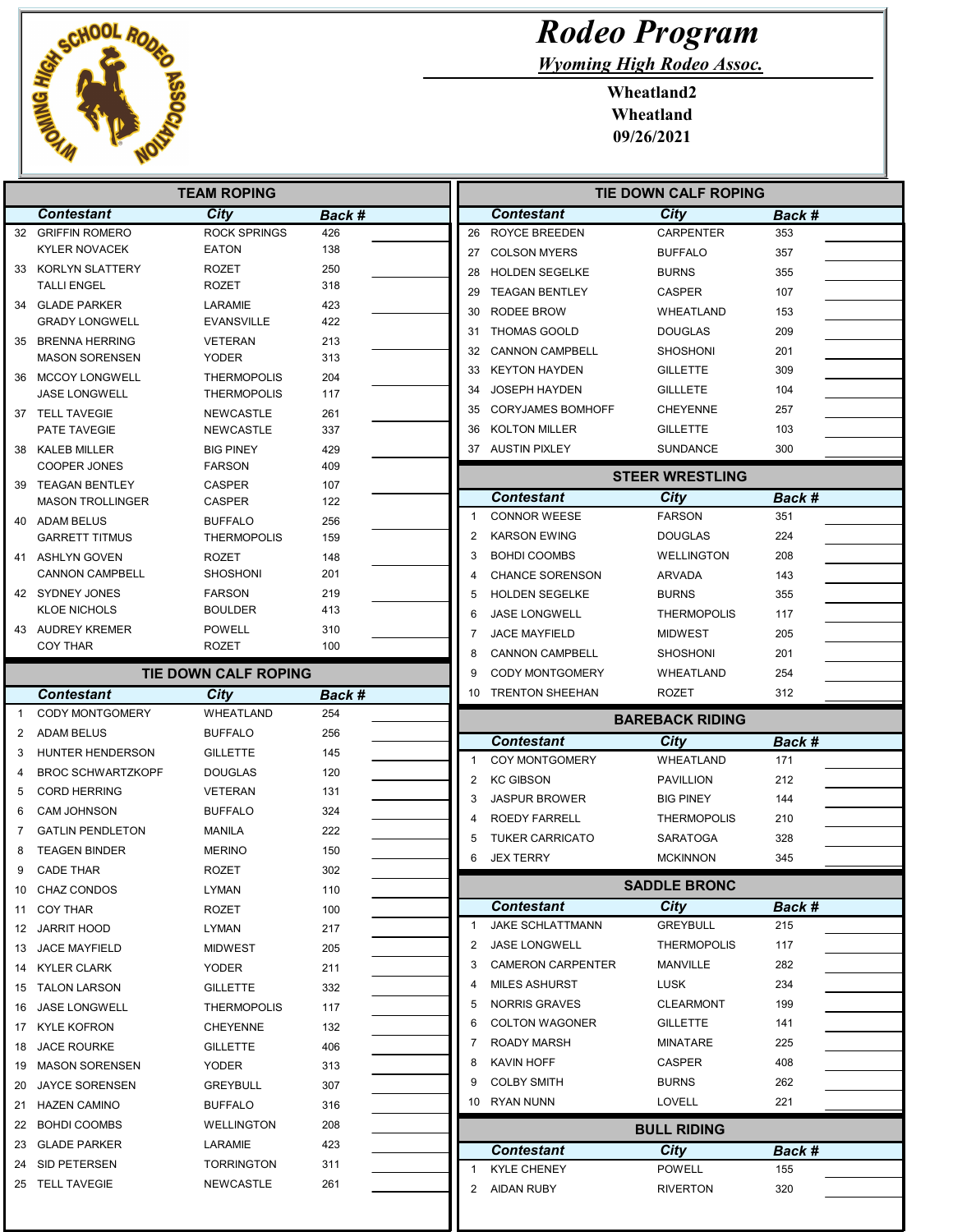

Wyoming High Rodeo Assoc.

Wheatland2 Wheatland 09/26/2021

| <b>BULL RIDING</b> |                          |                      |        |                | <b>BARREL RACING</b>    |                     |        |  |
|--------------------|--------------------------|----------------------|--------|----------------|-------------------------|---------------------|--------|--|
|                    | <b>Contestant</b>        | City                 | Back # |                | <b>Contestant</b>       | <b>City</b>         | Back # |  |
| 3                  | <b>ASHTON SLAUGH</b>     | <b>MANILA</b>        | 233    | 35             | <b>BRENNA HERRING</b>   | <b>VETERAN</b>      | 213    |  |
| 4                  | <b>HAYDEN WELSH</b>      | <b>GILLETTE</b>      | 335    | 36             | <b>CAYTLEN VINEYARD</b> | LOVELL              | 157    |  |
| 5                  | <b>JASPUR BROWER</b>     | <b>BIG PINEY</b>     | 144    | 37             | <b>AUDREY KREMER</b>    | <b>POWELL</b>       | 310    |  |
| 6                  | <b>COLT WELSH</b>        | <b>GILLETTE</b>      | 149    | 38             | <b>ASHLYN GOVEN</b>     | <b>ROZET</b>        | 148    |  |
| 7                  | <b>BRENTON ROSS</b>      | <b>BUFFALO</b>       | 137    | 39             | <b>CATHRYN VINEYARD</b> | LOVELL              | 457    |  |
| 8                  | <b>WYATT NORSTEGAARD</b> | <b>GILLETTE</b>      | 161    | 40             | <b>GRACE PETERSON</b>   | <b>BUFFALO</b>      | 319    |  |
| 9                  | <b>ROEDY FARRELL</b>     | <b>THERMOPOLIS</b>   | 210    | 41             | <b>KLOE NICHOLS</b>     | <b>BOULDER</b>      | 413    |  |
| 10                 | <b>BRENSON BARTLETT</b>  | <b>CHEYENNE</b>      | 403    | 42             | <b>GREISYN CHANEY</b>   | <b>MITCHELL</b>     | 228    |  |
| 11                 | <b>BUSKIN WILSON II</b>  | <b>JACKSON</b>       | 253    | 43             | <b>HADLEY FURNIVAL</b>  | <b>CASPER</b>       | 112    |  |
| 12                 | <b>COLTON COFFMAN</b>    | <b>LUSK</b>          | 229    | 44             | <b>CARTER HOWELL</b>    | <b>HUNTLEY</b>      | 359    |  |
| 13                 | <b>DALTON WILLIS</b>     | <b>CHEYENNE</b>      | 417    |                |                         | <b>GOAT TYING</b>   |        |  |
| 14                 | <b>TIPTON WILSON</b>     | <b>JACKSON</b>       | 135    |                | <b>Contestant</b>       | <b>City</b>         | Back # |  |
| 15                 | <b>LANDEN BROWNLEE</b>   | <b>PAVILLION</b>     | 125    | 1              | PEITYN MANOR            | <b>GILLETTE</b>     | 118    |  |
|                    |                          | <b>BARREL RACING</b> |        | $\overline{2}$ | <b>TAVY LENO</b>        | <b>SHERIDAN</b>     | 116    |  |
|                    | <b>Contestant</b>        | City                 | Back # | 3              | <b>CAITLIN MOORE</b>    | <b>WRIGHT</b>       | 412    |  |
| $\mathbf{1}$       | <b>LAYNE MYERS</b>       | <b>THERMOPOLIS</b>   | 119    | 4              | <b>CLAIRE KNERR</b>     | LARAMIE             | 142    |  |
| 2                  | <b>KAMRY DAVIS</b>       | <b>BUFFALO</b>       | 416    | 5              | <b>KASEY CARR</b>       | <b>JACKSON HOLE</b> | 304    |  |
| 3                  | <b>JEAN SCOTT</b>        | <b>CASPER</b>        | 251    | 6              | ROZLYN HERREN           | <b>GILLETTE</b>     | 216    |  |
|                    | <b>MADISYN KEITH</b>     | CASPER               | 170    | 7              | <b>TALLI ENGEL</b>      | <b>ROZET</b>        | 318    |  |
| 5                  | <b>AVA RENO</b>          | <b>GILLETTE</b>      | 420    | 8              | <b>ISABELLE CAMINO</b>  | <b>BUFFALO</b>      | 109    |  |
| 6                  | KATHERINE WEESE          | <b>FARSON</b>        | 404    | 9              | JORDAN BONENBERGER      | LANDER              | 333    |  |
| 7                  | <b>MORGAN WATTS</b>      | <b>EDEN</b>          | 308    | 10             | <b>JYMIE ADAMSON</b>    | <b>BUFFALO</b>      | 303    |  |
| 8                  | <b>DALLY WILSON</b>      | <b>JACKSON</b>       | 314    | 11             | <b>KENNEDY SHEEHAN</b>  | <b>ROZET</b>        | 121    |  |
| 9                  | ROBERTA CORDINGLY        | WHEATLAND            | 123    | 12             | <b>HAIDEN THOMPSON</b>  | <b>YODER</b>        | 101    |  |
| 10                 | SYDNEY JONES             | <b>FARSON</b>        | 219    | 13             | <b>RAYNE GRANT</b>      | WHEATLAND           | 113    |  |
| 11                 | ADELINE NORSTEGAARD      | <b>GILLETTE</b>      | 331    | 14             | <b>SARA MONTGOMERY</b>  | WHEATLAND           | 172    |  |
| 12                 | SHELBY PETERSEN          | <b>DOUGLAS</b>       | 102    | 15             | RAELEE CALDWELL         | <b>GILLETTE</b>     | 200    |  |
| 13                 | <b>JORDAN KENNEDY</b>    | <b>CHEYENNE</b>      | 244    | 16             | KATHERINE WEESE         | <b>FARSON</b>       | 404    |  |
| 14                 | <b>TALLI ENGEL</b>       | <b>ROZET</b>         | 318    | 17             | <b>MORGAN WATTS</b>     | <b>EDEN</b>         | 308    |  |
| 15                 | <b>DEBLIN COLE</b>       | SHERIDAN             | 348    | 18             | <b>KAELEY HUTCHISON</b> | <b>ROZET</b>        | 410    |  |
| 16                 | <b>BALIEGH LANE</b>      | <b>HUNTLEY</b>       | 327    |                | 19 CARTER HOWELL        | <b>HUNTLEY</b>      | 359    |  |
| 17                 | <b>EMILY AMICK</b>       | <b>MEEKER</b>        | 173    |                |                         | <b>POLE BENDING</b> |        |  |
| 18                 | <b>JAMI GARSON</b>       | <b>TORRINGTON</b>    | 427    |                | <b>Contestant</b>       | <b>City</b>         | Back # |  |
| 19                 | <b>KASEY CARR</b>        | <b>JACKSON HOLE</b>  | 304    | 1              | SIDNEY DELANCEY         | LARAMIE             | 127    |  |
| 20                 | <b>HAIDEN THOMPSON</b>   | <b>YODER</b>         | 101    | 2              | CAYTLEN VINEYARD        | LOVELL              | 157    |  |
| 21                 | SIDNEY DELANCEY          | LARAMIE              | 127    | 3              | <b>JORDI KNUDSON</b>    | ARVADA              | 272    |  |
| 22                 | <b>MAKENZI SCOTT</b>     | <b>ROCK SPRINGS</b>  | 151    | 4              | <b>MAKENZI SCOTT</b>    | <b>ROCK SPRINGS</b> | 151    |  |
| 23                 | <b>FAYE HELLYER</b>      | KINNEAR              | 323    | 5              | <b>FAYE HELLYER</b>     | KINNEAR             | 323    |  |
| 24                 | <b>RAYNE GRANT</b>       | WHEATLAND            | 113    | 6              | ADELINE NORSTEGAARD     | <b>GILLETTE</b>     | 331    |  |
| 25                 | <b>EVA SCRITCHFIELD</b>  | <b>MEEKER</b>        | 360    | 7              | <b>CAITLIN MOORE</b>    | WRIGHT              | 412    |  |
| 26                 | <b>JADEA GRAVES</b>      | WHEATLAND            | 248    | 8              | <b>KASEY CARR</b>       | <b>JACKSON HOLE</b> | 304    |  |
| 27                 | RAELEE CALDWELL          | <b>GILLETTE</b>      | 200    | 9              | KATHERINE WEESE         | <b>FARSON</b>       | 404    |  |
| 28                 | <b>CEDAR STEWART</b>     | <b>BIG PINEY</b>     | 321    | 10             | <b>JYMIE ADAMSON</b>    | <b>BUFFALO</b>      | 303    |  |
| 29                 | MACKENZIE WOOD           | <b>DAYTON</b>        | 169    | 11             | ROBERTA CORDINGLY       | WHEATLAND           | 123    |  |
| 30                 | <b>CAITLIN MOORE</b>     | WRIGHT               | 412    | 12             | RAYNE GRANT             | WHEATLAND           | 113    |  |
| 31                 | SYDNEY OEDEKOVEN         | <b>GILLETTE</b>      | 206    | 13             | SARA MONTGOMERY         | WHEATLAND           | 172    |  |
| 32                 | <b>ISABELLE CAMINO</b>   | <b>BUFFALO</b>       | 109    | 14             | <b>JADEA GRAVES</b>     | WHEATLAND           | 248    |  |
| 33                 | ALYX BOLTON              | <b>ROCK SPRINGS</b>  | 106    | 15             | TAVY LENO               | SHERIDAN            | 116    |  |
| 34                 | <b>HAILEY HUSHBECK</b>   | <b>CHEYENNE</b>      | 231    |                | 16 BALIEGH LANE         | <b>HUNTLEY</b>      | 327    |  |
|                    |                          |                      |        |                |                         |                     |        |  |

Ш